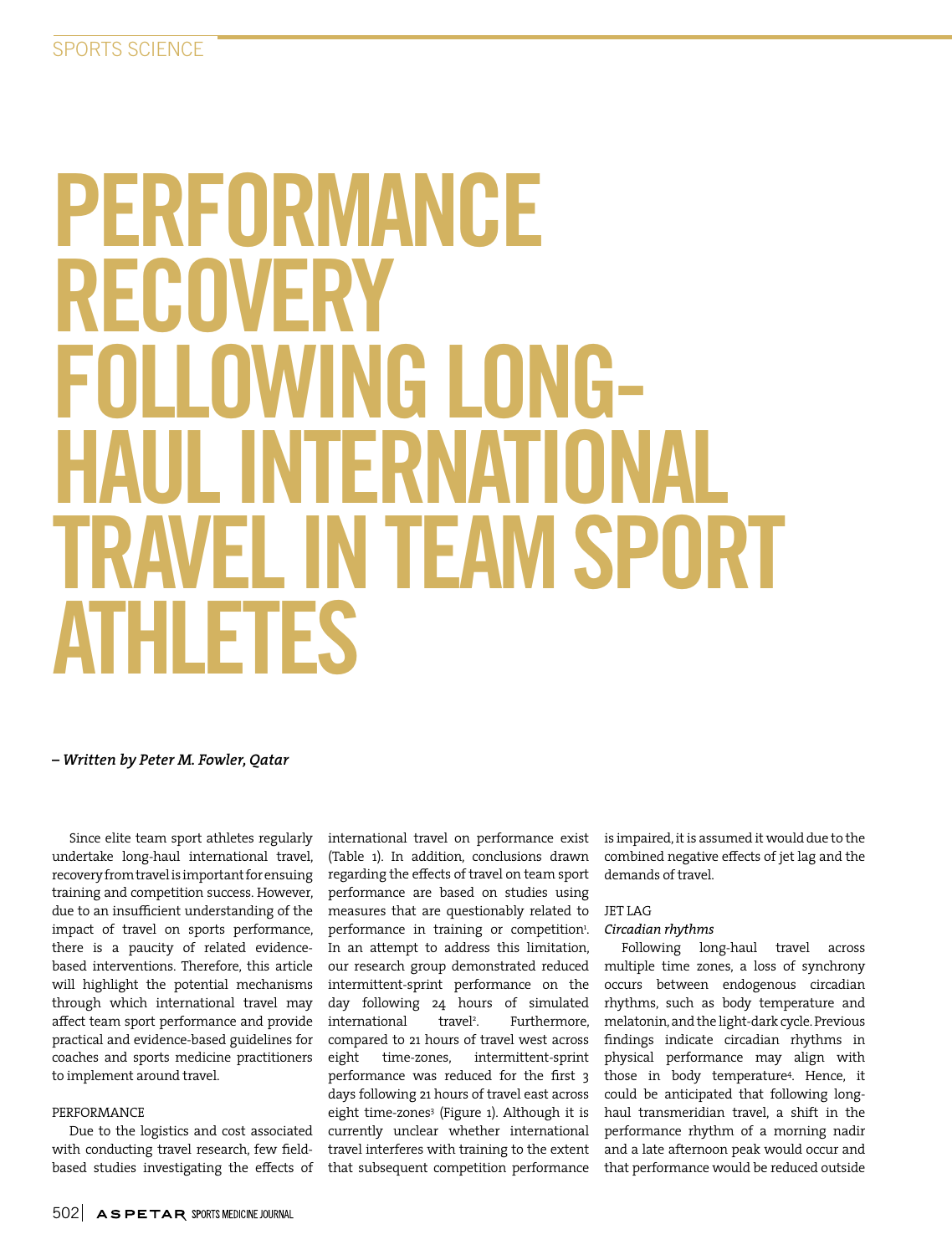| <b>TABLE 1</b>              |                                                                                     |                                                                           |                                                                                                                                   |                                                                                                    |                                                                                                                                                                               |  |  |  |  |  |
|-----------------------------|-------------------------------------------------------------------------------------|---------------------------------------------------------------------------|-----------------------------------------------------------------------------------------------------------------------------------|----------------------------------------------------------------------------------------------------|-------------------------------------------------------------------------------------------------------------------------------------------------------------------------------|--|--|--|--|--|
| Reference                   | Participants                                                                        | Travel                                                                    | Performance outcome                                                                                                               | Time of measures<br>(local time)                                                                   | Results                                                                                                                                                                       |  |  |  |  |  |
| Fowler et al <sup>2</sup>   | 10 physically<br>active males                                                       | 24 h simulated                                                            | CMJ;<br>a. PP<br>b. PV<br>c. Height<br>YYIR1 distance                                                                             | Day-1 at 16:00<br>+1 at 09:00 &<br>16:00                                                           | $\leftrightarrow$ CMJ PP, PV &<br>Height<br>↓ YYIR1 distance<br>(16:00)                                                                                                       |  |  |  |  |  |
| Chapman et al <sup>24</sup> | 5 female<br>national team<br>skeleton athletes                                      | 16 h EAST across<br>8 time-zones                                          | BDJ;<br>a.t.<br>b. t<br>c. $t_i$ t, ratio<br>$SI$ & $CMJ$ ;<br>a. MV & PV<br>$b.$ $PP$<br>c. Height<br>$d.$ EUR for $a, b$ & $c.$ | $-2, +1, +2, +4, +5, +7,$<br>$+88+10$<br>09:30 - 11:00                                             | $\downarrow$ BDJ t <sub>i</sub> -t <sub>c</sub> (+5)<br>$\downarrow$ SJ PV $(+2)$<br>$\downarrow$ CMJ height (+1)<br>$\uparrow$ PV EUR (+2)<br>$\uparrow$ PP EUR (+2, +4, +7) |  |  |  |  |  |
| Bullock et al <sup>25</sup> | 5 female<br>national team<br>skeleton athletes                                      | 16 h EAST across<br>8 time-zones                                          | 30 m sprint time (sec)                                                                                                            | $-2, -1, +1, +2, +4, +7$<br>& +10<br>09:30 - 11:00                                                 | $\leftrightarrow$ sprint time                                                                                                                                                 |  |  |  |  |  |
| Lemmer et al <sup>26</sup>  | 13 male Olympic<br>athletes (WEST)<br>$\alpha$<br>6 male Olympic<br>athletes (EAST) | 10 h WEST across<br>6 time-zones<br>&<br>12 h EAST across<br>8 time-zones | Grip strength (kg)                                                                                                                | $-1, +1, +4, +6, +11$<br>at 03:00, 07:00,<br>09:00, 10:30, 13:00,<br>16:00, 20:00 22:00<br>& 23:30 | WEST:<br>Change in trough<br>time (hh:mm) on<br>day <sub>1</sub><br>Change in peak<br>time on day 6<br>EAST:<br>No change in<br>24 h rhythm                                   |  |  |  |  |  |

**Table 1:** Summary of studies to date with primary aim (i.e. no intervention) of investigating effects of long-haul travel on performance. PP=peak power, PV=peak velocity, CMJ=countermovement jump, YYIR1=yo-yo intermittent recovery level one test, t<sub>r</sub>=flight time, t<sub>c</sub>=contact time, BDJ=box drop jump, SJ=squat jump, EUR=eccentric utilisation ratio. ↑ and ↓ indicate a significant increase or decrease from pre-travel  $(p<0.05)$ .

of its circadian peak window, although this may differ between individuals with an early, intermediate or late chronotype5 . Considering the role of melatonin and body temperature in regulating sleep, circadian rhythm disruptions may also impact the sleep-wake cycle, which could in itself impact performance.

# *Sleep-wake cycle*

Sleep onset is induced in the evening by a dark environment and increased endogenous melatonin, which causes vasodilation of blood vessels and a reduction in body temperature. Together with the alerting effects of the environment, waking is promoted in the morning by an inhibition of melatonin secretion, which

causes vasoconstriction of blood vessels and an increase in body temperature<sup>6</sup>. Thus, when body temperature and melatonin circadian rhythms are misaligned with the light-dark cycle following longhaul travel, sleep may be disrupted. Specifically, it is assumed that delayed sleep onset and early awakening are likely to occur following long-haul eastward and westward travel, respectively. Jet lag symptoms and reductions in physical performance following international travel could therefore be a result of disruptions to both circadian rhythms and sleep (Figure 2). However to date, few studies have associated the disruption of circadian rhythms and/or the sleep-wake cycle with the detrimental symptoms of jet lag and in turn, reductions in physical, let alone team sport performance.

# *Symptoms*

The assessment of jet lag is complicated by large variability in the types and severity of jet lag symptoms both between and within individuals, along with disparity between the aforementioned physiological rhythms and overt jet lag symptoms<sup>7,8</sup>. Symptoms of jet lag, such as fatigue, negative mood states and gastrointestinal disturbances can also vary in their degree of association with the overall construct of jet lag<sup>8</sup>. Lastly, there is currently no uniform approach for the measurement of jet lag symptoms, with several questionnaires available8-10.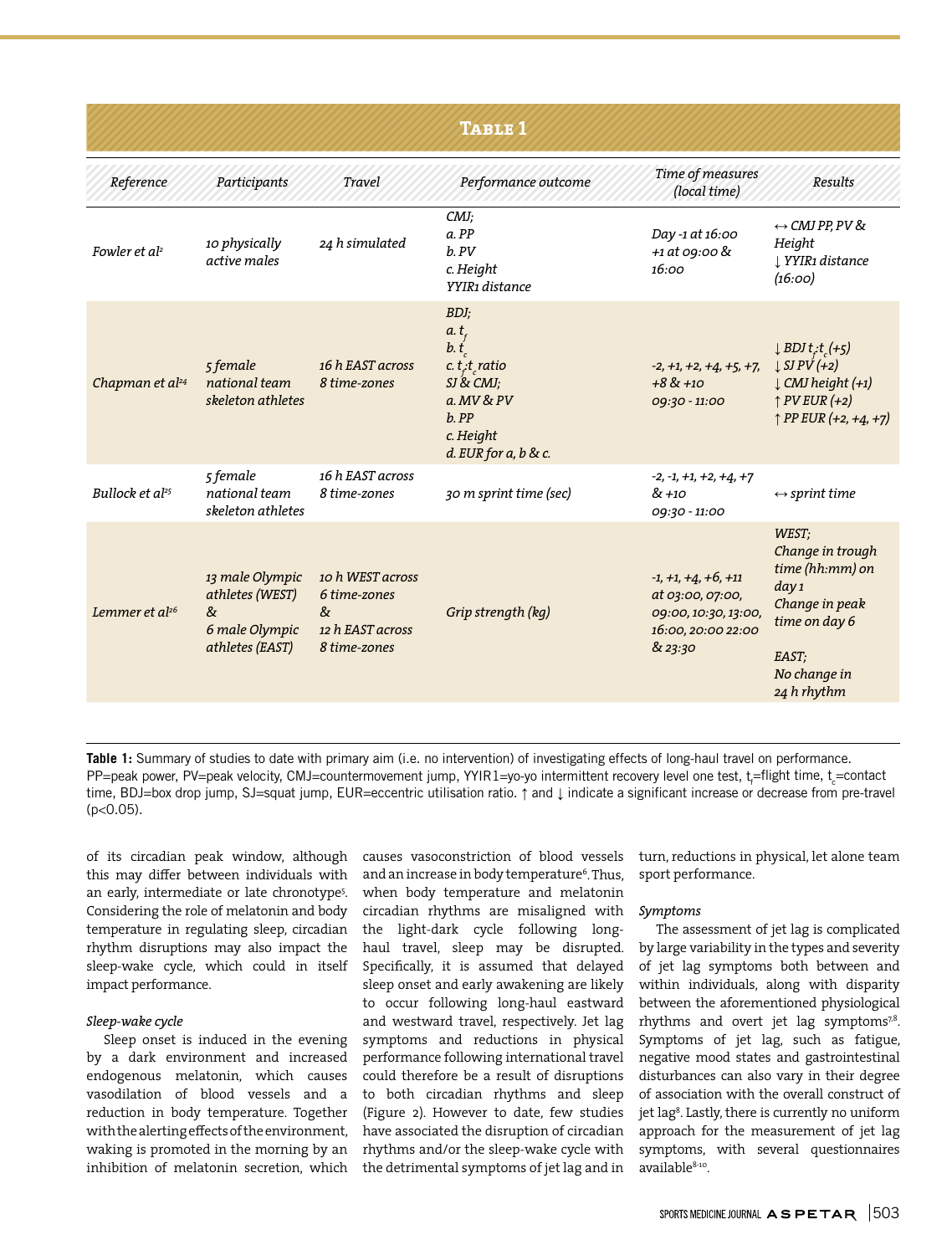#### *Estimated vs actual responses*

Since the rate of circadian rhythm adaptation is estimated as half a day per hour of the time difference westwards and 1 day per hour of the time difference eastwards, it is purported that jet lag symptoms are worse the greater the number of time zones crossed and if travelling east rather than west. However, in reality it is rarely that simple. For example, following eastward travel across ten time zones, it is estimated that it would take approximately 10 days for circadian rhythms to adjust. Yet data from Edwards et al<sup>11</sup> indicates jet lag symptoms were negligible only 6 days following such travel. An individual's chronotype may also affect travel responses, with evidence suggesting that early and late chronotypes may have improved rates of adaptation to eastward and westward travel, respectively<sup>12</sup>. In addition, a strong correlation between jet lag and fatigue has previously been identified, together with early waking and increased sleep inertia being associated with greater morning jet lag8 . Considering these associations and the impact of athletes training schedules on sleep and fatigue<sup>13</sup>, subjective jet lag responses could be exacerbated in athletes due to combined travel and training demands.

# DEMANDS OF TRAVEL

Travel fatigue symptoms are induced by the demands of air travel per se, including:

- Plane 'microclimate' (i.e. mild hypoxia and dry air).
- Cramped conditions and prolonged inactivity.
- Disruption of sleep patterns and nutritional intake.

Although symptoms of jet lag tend to be more severe and longer-lasting than those of travel fatigue, both may result in compromised performance (Figure 2). Separation of their individual effects is difficult in field-based environments and thus, laboratory-based studies simulating the aforementioned factors have been conducted<sup>2</sup>.

#### *Sleep*

Since travel times of  $\geq$  24 hours can be enforced by long-haul travel, both phases of the sleep-wake cycle are likely to be



Figure 1: Absolute change in distance covered during the yo-yo intermittent recovery level one test in the afternoon (5pm local time) of the first 4 days following 21 hours travel west and east across eight time zones. \*significantly different from baseline (p<0.05) (east). #significantly different to west (p<0.05). a large effect size for difference to baseline (d>0.90) (east). b large effect size for difference to baseline (d>0.90) (west). Shaded area indicates the typical error of the measure.



Figure 2: Potential mechanisms through which jet-lag and travel fatigue may impact team sport performance. Not only may a combination of the disruption of circadian rhythms and demands of travel impact physical performance through other factors, particularly sleep disruption, the disruption of circadian rhythms may affect physical performance itself.

encompassed and therefore, sleep disruption may occur during travel. Specifically, commercial flight schedules including the timing of stopovers and meals may disrupt sleep, as they can enforce waking during the sleep phase of the sleep-wake cycle. The conditions encountered during travel, such as the noise levels and impact of the seating arrangements on sleeping position may also affect sleep. Indeed, sleep quantity and quality were reduced during

24 hours of simulated international travel, which resulted in exacerbated physiological and perceptual fatigue and suppressed intermittent-sprint performance<sup>2</sup>. To date there is negligible information on the sleep patterns of elite athletes during and following international travel.

#### *Illness*

Outbound international travel across more than five time zones was associated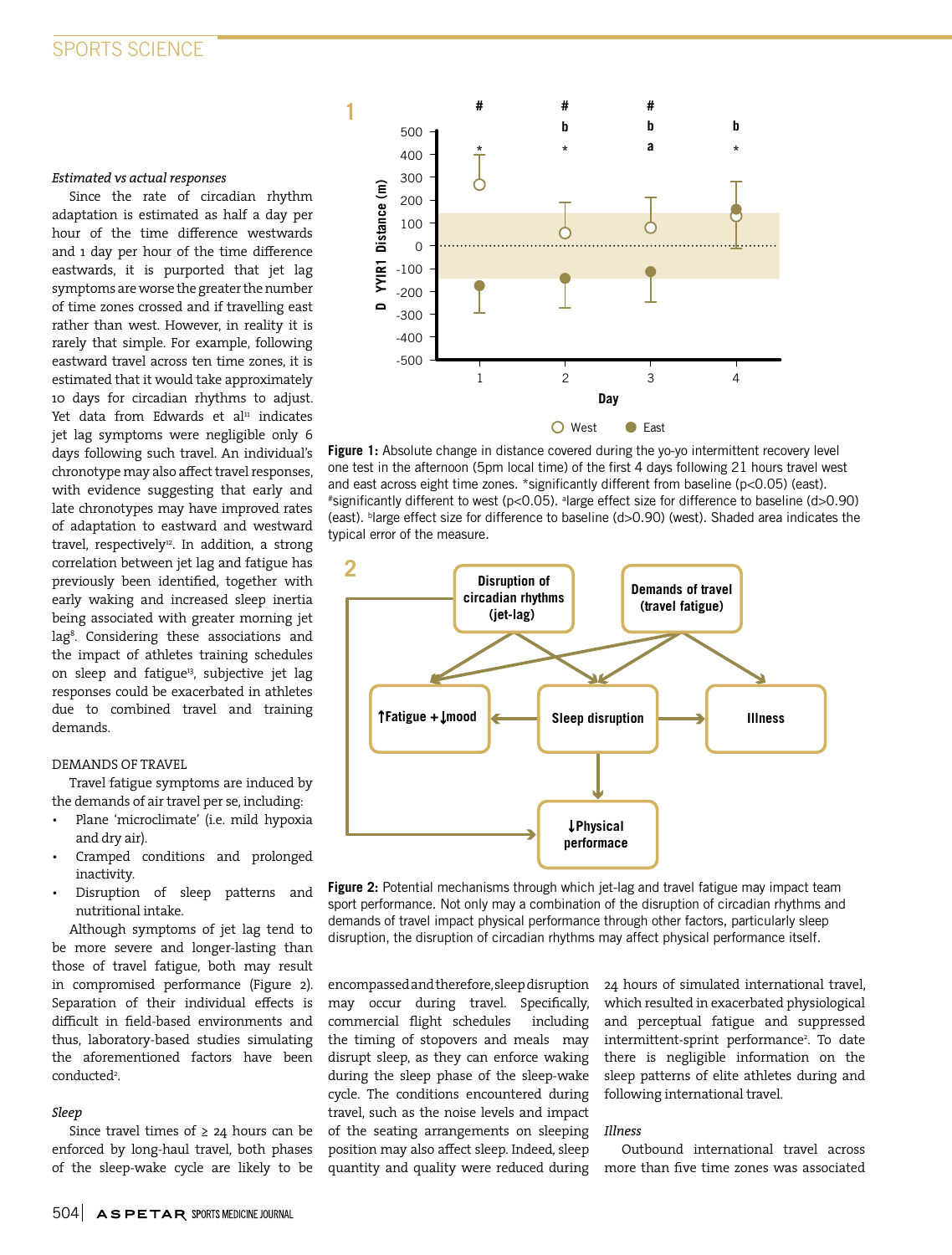

Figure 3: The 'translational pathway' of travel research adapted from Atkinson et al<sup>7</sup>.

with a two- to three-fold increase in the incidence of illness in professional rugby union players<sup>14</sup>. This could be related to factors during travel, including drying of the respiratory epithelium, close contact with fellow travellers and exposure to recirculated air and/or factors associated with the destination, such as environmental conditions, food and exposure to different pathogens. However, the incidence of illness following return travel was similar to baseline, suggesting the risk of illness may not be directly travel-induced, but rather due to factors associated with the destination<sup>14</sup>. A large climatic contrast between the place of departure and destination could also be a risk factor for illness. Therefore, athletes travelling to altitude or warm climates to

utilise the environmental conditions for training adaptations may be at an increased risk of infection, which could reduce the effectiveness of their training. Research into the development of interventions that reduce the risk of illness as a result of international travel is therefore warranted.

#### INTERVENTIONS

The majority of travel interventions are based on an understanding of chronobiology rather than the specific effects of travel on team sport performance<sup>15</sup>. While these interventions are sound in theory, they may lack efficacy in the real world with elite team sport athletes<sup>16</sup> (Figure 3).

Following long-haul transmeridian travel, external cues referred to as 'zeitgebers'

(time-givers), gradually resynchronise circadian rhythms. Jet lag symptoms are purported to persist until circadian rhythms are aligned with the light-dark cycle of the destination. While it is recommended that athletes allow sufficient time in a new destination for circadian rhythms to fully adjust prior to competition<sup>15</sup>, this is often not plausible due to training and competition schedules. Improving the rate of adaptation would therefore be beneficial. Though attempts to shift circadian rhythms to align with the new time-zone are not recommended for short stays (1 to 2 days), a 'travel management programme', which is a comprehensive approach to the management of jet lag and travel fatigue that includes pre-, during and post-travel periods, has been advocated for longer stays<sup>17</sup>.

#### *Pre-travel*

The most effective way to avoid jet lag is proposed to be through commencing circadian rhythm adjustment to the new time-zone prior to arrival, which has been successfully achieved in laboratory settings through light exposure and melatonin administration<sup>18</sup>. Given the stringent compliance required to implement this strategy and that national team coaches and medical staff often have limited contact with athletes prior to travel, this is likely to be impractical for team sport athletes. To date no randomised controlled trials

*Outbound international travel across more than five time-zones was associated with a two- to three-fold increase in the incidence of illness in professional rugby union players*

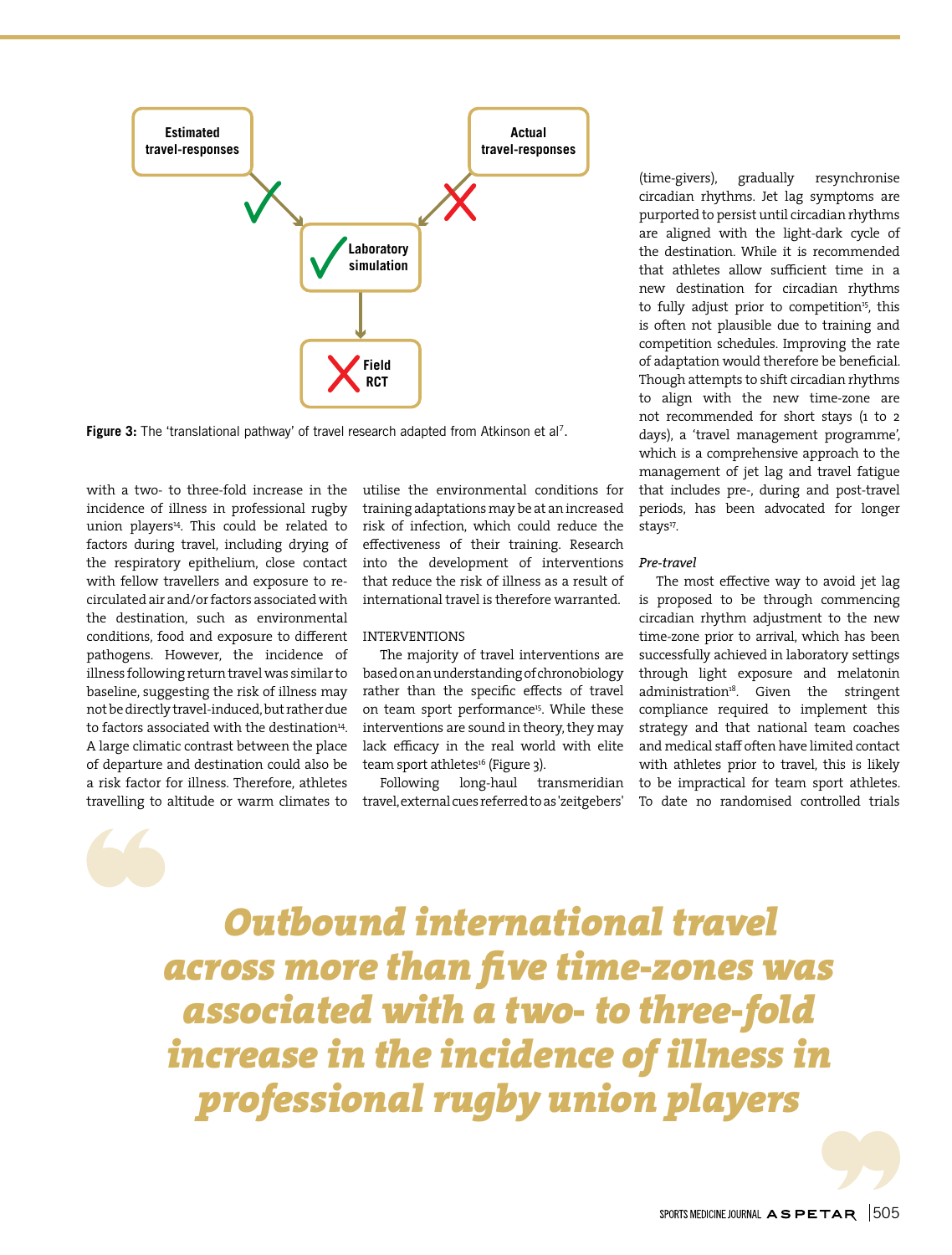have assessed the effectiveness of preadjustment at alleviating jet lag symptoms and improving the recovery of physical performance following international travel. Therefore, whether disruptions to optimal training outweigh the need to induce phaseshifts prior to travel is unknown.

# *During travel*

It is currently recommended that sleep during travel should be scheduled according to when it is night at the destination and must be avoided when it is daytime at the destination, otherwise circadian rhythms may remain 'anchored' to the time zone of the place of departure<sup>15</sup>. However, these guidelines may be difficult to implement in practice, as during travel circadian rhythms will still be aligned with the departure time zone. Consequently, passengers could be attempting to sleep when melatonin and body temperature are inducing the physiological state for waking and endeavouring to stay awake when they are promoting sleep onset. Therefore, since disturbed sleep during travel is likely regardless of sleep timing, it may be more appropriate to schedule sleep according to when it is night at the place of departure and a more optimal time to initiate sleep. However, no studies have assessed the impact of sleep timing during travel on the subsequent resynchronisation of the sleepwake cycle. The following sleep hygiene interventions may assist with reducing sleep disruption during travel3 (Table 2):

- Minimise the use of electronic devices.
- Avoid caffeine.
- Use a neck pillow, eye mask, earplugs and/or noise cancelling headphones.
- Wear comfortable, loose fitting clothing to aid rest and relaxation and prevent overstimulation.

Factors during travel, particularly close contact with fellow travellers and exposure to different pathogens, may increase the risk of illness. Implementing practical measures during and following travel, such as using a hand sanitiser with residual activity and not self-inoculating by touching the eyes, nose and mouth, could therefore help with reducing the incidence of illness<sup>19</sup>.

#### *Post-travel*

Behavioural interventions: *Light exposure*

Promoting and restricting exposure to natural light at specific times may be the simplest intervention, as no specialist equipment is required. It is proposed that following westward travel, light exposure should be sought in the evening (body clock time) and avoided in the morning, whereas the opposite is required after eastward travel (Figure 4). Compared to bright sunlight, light intensity is significantly reduced on an overcast day and/or if exposure is required at sunrise or sunset. Artificial bright light glasses or boxes that emit short-wavelength blue-green light may therefore be used to supplement natural light exposure. Converesly, wraparound sunglasses (if outside) and ambertinted glasses (if indoors) should be utilised to prevent light-exposure. Though light exposure interventions may have efficacy in

laboratory-based studies, negligible impact has been observed in the field. Indeed, several compromises were required to implement a light exposure intervention with a group of elite team sport athletes, including sharing light boxes, reducing the duration of light exposure due to team commitments and difficulty in controlling incidental light exposure and exercise, which may have masked the effects of the intervention<sup>16</sup>. Hence, due to the level of control required for light exposure to be effective, it may not be feasible to implement with team sport athletes in field-based environments.

# *Sleep hygiene*

Sleep hygiene guidelines may also have efficacy for reducing sleep disruption following travel. For instance, total sleep duration during and following 24 hours simulated international travel was increased through sleep hygiene recommendations, which attenuated symptoms of travel fatigue, but did not improve performance recovery<sup>20</sup>. Since phase shifts in body temperature and melatonin circadian rhythms – which regulate sleep – were unlikely, further research into the effect of optimising sleep hygiene on sleep patterns following actual travel is required. While it is recommended that computers, tablets and mobile phones should be avoided prior to bed, athletes may use them for psychological recovery, particularly following evening competition. Incidental exposure to shortwavelength blue-green light from these devices may not only induce phase-shifts in the wrong direction, but also suppress

| TABLE 2                   |                            |                              |                              |                          |                               |                                |  |  |  |
|---------------------------|----------------------------|------------------------------|------------------------------|--------------------------|-------------------------------|--------------------------------|--|--|--|
|                           | <b>CON</b>                 |                              |                              | <b>INT</b>               |                               |                                |  |  |  |
|                           | <b>Baseline</b>            | Outbound                     | Return                       | <b>Baseline</b>          | Outbound                      | Return                         |  |  |  |
| Sleep duration<br>(hh:mm) | 06:08<br>$(05:25 - 06:52)$ | 03:11<br>$(02:08-04:14)^{b}$ | 03:42<br>$(02:41-04:43)^{b}$ | 06:40<br>$(06:13-07:08)$ | 07:47<br>$(07:18-08:16)^{ab}$ | 05:48<br>$(04:43-06:53)^{abc}$ |  |  |  |
| Sleep Efficiency<br>(%)   | 80.7<br>$(77.5 - 83.9)$    | 69.5<br>$(60.1 - 78.8)^b$    | 70.0<br>$(57.7 - 82.4)^b$    | 83.8<br>$(79.6 - 88.0)$  | 73.5<br>$(66.6 - 80.3)^{b}$   | 78.6<br>$(73.8 - 83.4)^b$      |  |  |  |

**Table 2:** Sleep quantity and quality during 21 hours travel across 8 time zones WEST (Outbound) and EAST (Return), with (INT) and without (CON) the use of sleep hygiene recommendations. <sup>a</sup>Large ES for difference to CON (d>0.90). <sup>b</sup>Large ES for difference to Baseline (CON; d>0.90). <sup>c</sup>Large ES for difference to Outbound (CON; d>0.90). ES=effect size.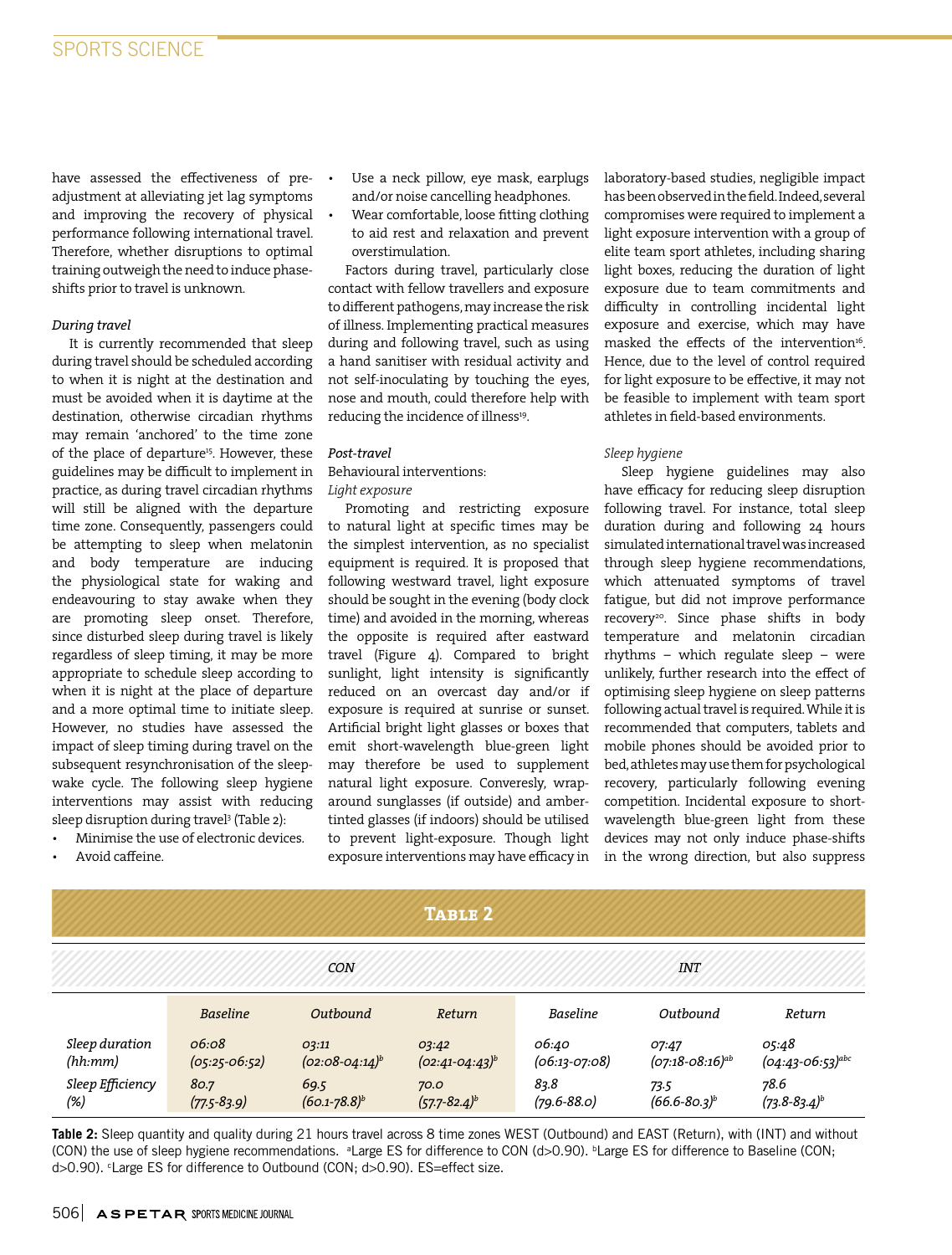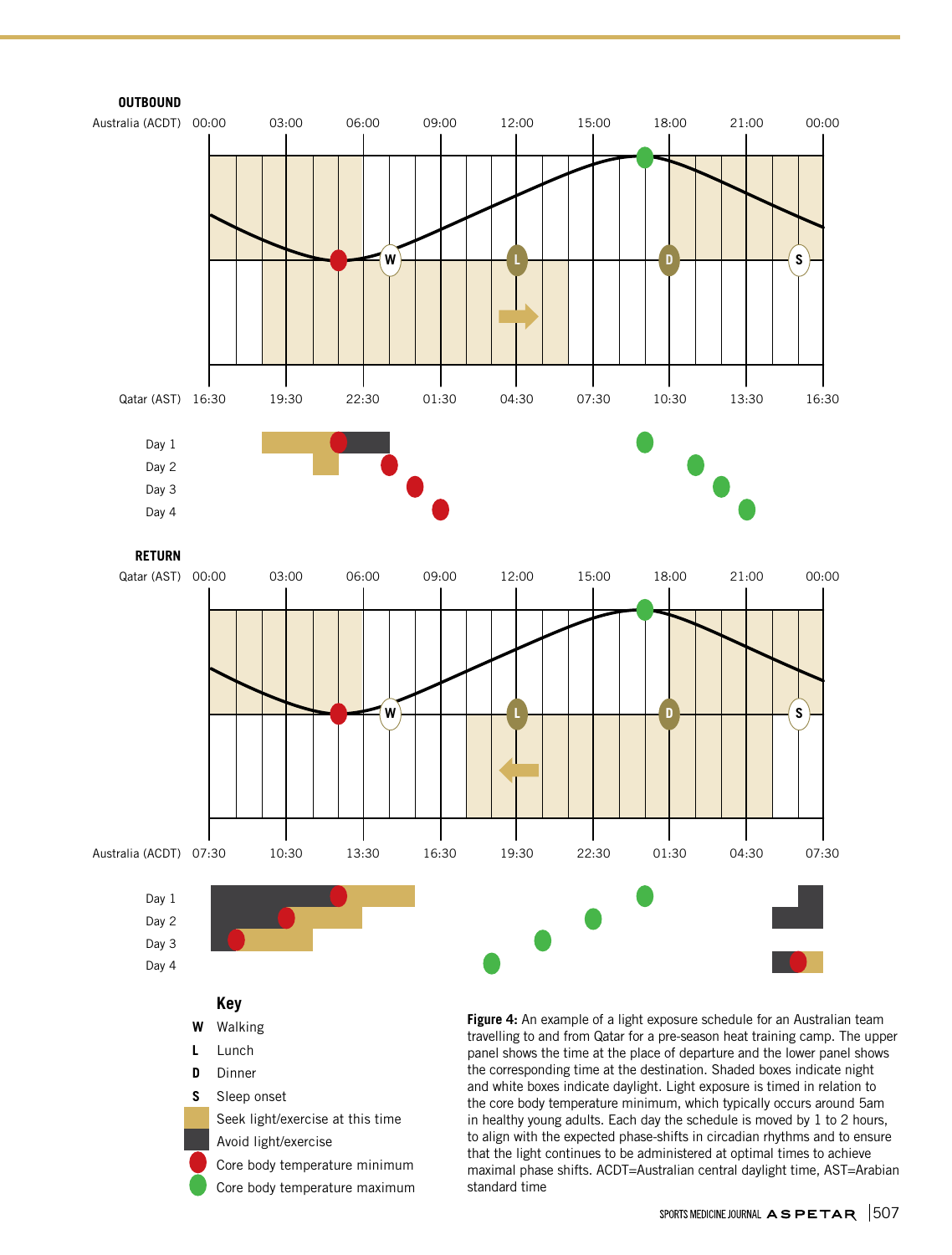melatonin and negatively impact sleep. The use of amber-tinted glasses may be beneficial in this scenario, as they have been reported to block this spectrum of light and improve sleep<sup>21</sup>.

# Pharmacological interventions:

# *Melatonin*

Exogenous melatonin administration may reduce the impact of long-haul transmeridian travel through both hypnotic (sleep-inducing) and chronobiotic (phaseshifting) effects. Importantly, the timing of administration required for these separate effects may differ depending on the direction of travel and number of time zones crossed. Based on the melatonin phase response curve, exogenous administration in the evening (body clock time) may induce a phase advance in circadian rhythms following eastward travel, whereas administration in the morning could induce a phase-delay after westward travel. While this may have efficacy in a laboratory under stringent conditions, following long-haul travel east across 10 time-zones, 5 mg of melatonin administered at local bed time had neither a hypnotic or chronobiotic effect<sup>11</sup>. Further, only 40% of participants' circadian rhythms shifted in the correct direction (phase advance), with 50% adapting by a phase delay and 10% remaining unchanged. This could be a consequence of the inter-individual variation in melatonin phase response curves, which questions the efficacy of the generic timing of intervention administration. Recent analysis of studies on melatonin has raised questions regarding its efficacy for reducing jet lag symptoms7 and since many countries still have restrictions on its purchase and use, current recommendations are that it should be administered with caution in athletes.

#### *Caffeine*

Due to the psychostimulant properties of caffeine, it could be effective at combating the sleep debt accrued as a consequence of long-haul travel. 300 mg of slow-release caffeine administered in the morning (local time) for 5 days following long-haul travel assisted with the maintenance of alertness and grip-strength<sup>23</sup>. Whilst a slow-release form was used to prolong

plasma concentrations, some adverse side effects on sleep were reported. This serves as an important reminder of the potential unwanted side effects of pharmacological interventions for team sport athletes. While the ingestion of fast-acting caffeine prior to training and competition could help to overcome the detrimental impact of international air travel on physical performance, to date, there are no studies that have investigated this.

#### Combined interventions:

Theoretically, compared to the aforementioned exposure to just one zeitgeber, the appropriate timing of exposure to two or more zeitgebers could have a cumulative effect and therefore, accelerate the rate of adaptation of circadian rhythms following long-haul transmeridian travel. Considering the phase response curves for light and exercise may be similar, combining appropriately timed bright light exposure with outdoor activity is a strategy that has been advocated to enhance adaptation to a new time zone<sup>15</sup>. Furthermore, recent reviews have provided examples of 'zeitgeber exposure schedules' for various travel scenarios<sup>22</sup>. While a combination of zeitgebers is sound in theory and has been successful in shifting circadian rhythms in laboratory-based studies, again, negligible effects have been observed in field-based environments.

#### Generic vs individualised interventions:

Applying generic interventions assumes that an average direction and rate of circadian rhythm adaptation to a new time zone exists. Yet in reality, significant intra- and inter-individual variation occurs and therefore, responses to generic interventions will also vary. This explains why even in well controlled laboratorybased experiments, when a generic intervention is applied, significant variation in the rate and direction of circadian rhythm adaptation occurs. Generic interventions are even less likely to be effective in fieldbased studies, with greater confounding factors, such as accidental exposure to zeitgebers at inappropriate times. The alternative – to individualise interventions – is also complicated. In theory, the timing of exposure to zeitgebers should be based on individual phase response curves and subsequently adjusted following travel based on individual rates and directions of circadian rhythm adaptation. While the rate of adaptation can be inferred from an individual's minimum body temperature and/or sleep timings, the practicality of individualising interventions with team sport athletes is questionable. For example, due to team commitments, such as training, meal and meeting times, it would be difficult to have individualised bright light exposure schedules.

#### SUMMARY

There is currently an insufficient understanding of the effects of international travel on team sport performance and the underlying mechanisms. As a result, travel interventions are based on estimates rather than actual travel responses and while they are sound in theory and have efficacy in laboratory-based studies, their impact in applied settings remains uncertain. Consequently, many coaches and sports medicine practitioners still currently rely on accumulated personal experience or anecdotal evidence for travel arrangements. While it has been suggested that in order to improve the effectiveness of these interventions, they may need to be more demanding and intrusive<sup>16</sup>, this would reduce the practicality and feasibility of their use with athletes. Therefore, further research is required to find a balance between the efficacy and practicality of travel interventions.

# *References*

*Available at www.aspetar.com/journal*

*Peter M. Fowler Ph.D. Research Scientist Aspetar – Orthopaedic and Sports Medicine Hospital Doha, Qatar Contact: peter.fowler@aspetar.com*